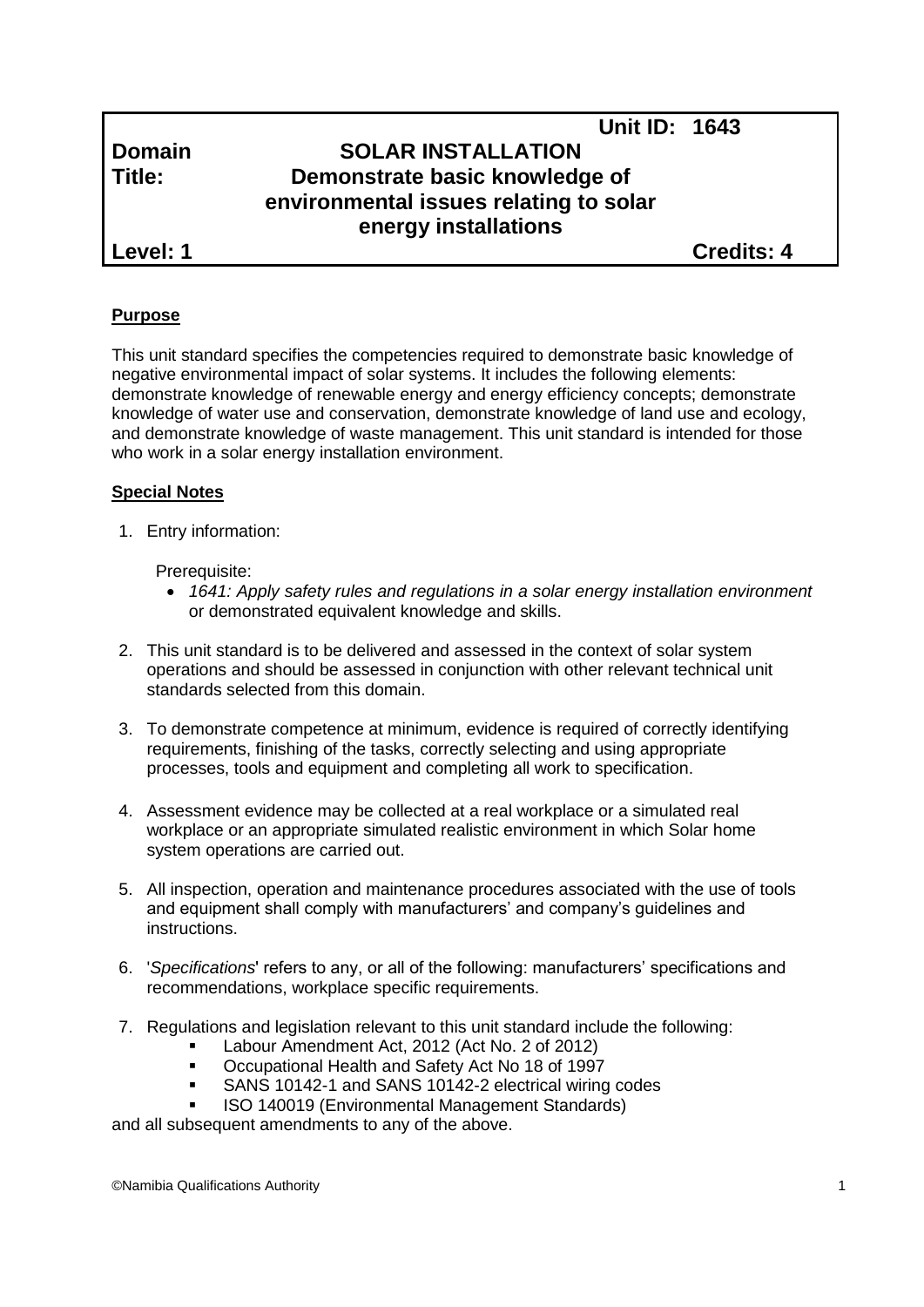### **Quality Assurance Requirements**

This unit standard and others within this subfield may be awarded by institutions, which meet the accreditation requirements set by the Namibia Qualifications Authority and the Namibia Training Authority and which comply with the national assessment and moderation requirements. Details of specific accreditation requirements and the national assessment arrangements are available from the Namibia Qualifications Authority on [www.namqa.org](http://www.namqa.org/) and the Namibia Training Authority on [www.nta.com.na.](http://www.nta.com.na/)

### **Elements and Performance Criteria**

#### **Element 1: Demonstrate knowledge of renewable energy and energy efficiency concepts**

#### **Performance criteria**

- 1.1 Energy efficiency appliances are discussed.
- 1.2 The use of thermal heating system is explained.
- 1.3 Reduction of greenhouse gasses emission is discussed.
- 1.4 Renewable energy technologies are discussed.

#### **Element 2: Demonstrate knowledge of water use and conservation**

#### **Performance criteria**

- 2.1 Prevention of water pollution is discussed.
- 2.2 Water harvesting methods are discussed.
- 2.3 Sustainability and management of water are explained.

#### **Element 3: Demonstrate knowledge of land use and ecology**

#### **Performance criteria**

- 3.1 Land degradation is discussed.
- 3.2 Protection of flora and fauna is discussed.
- 3.3 Land management is explained.

#### **Element 4: Demonstrate knowledge of waste management**

#### **Range:**

Knowledge of waste management procedures may also include avoidance, minimising, separating, treating and processing of waste material.

©Namibia Qualifications Authority 2